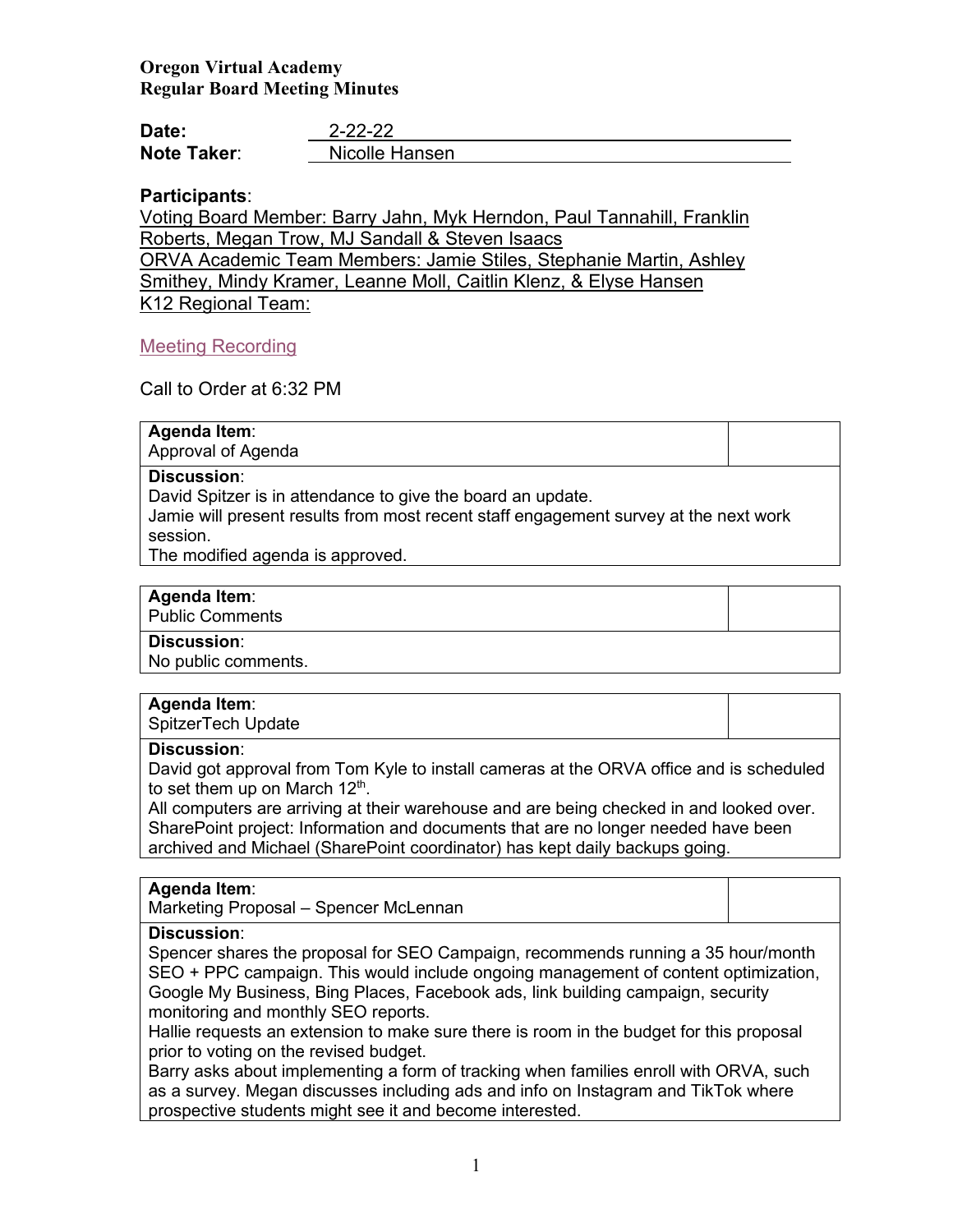# **Agenda Item**:

Finance & Budget Report

## **Discussion**:

Hallie presents ORVAs Finance [report](https://k12inc-my.sharepoint.com/:p:/g/personal/nhansen_oregonva_org/EeyvBNSZA2NHh9s3J3PUrG4BcbgOoi1hdq1_Jya5pJMoww?e=yLkIvt) for January.

# **Agenda Item**:

Board Policies

# **Discussion**:

Myk discusses edited policy #4: GBN/JBA & GCDA/GDDA Policies & Procedures First reading for edited Policy #5:

AC – Nondiscrimination

BBAA – Individual Board Member's Authority & Responsibilities

BD/BDA – Board Meetings

BDDH – Public Comment at Board Meetings

DH – Loss Coverage

GBA – Equal Employment Opportunity

GBEA – Workplace Harassment

## **Agenda Item**:

Board Calendar Committee and ED Evaluation Process

## **Discussion**:

Admin annual report to Board moved from March to February (Mid-year Report). State testing update: gathering responses from families to know how many would prefer remote testing and will have further info in March.

Jamie will have Staff Climate Survey/culture amp results ready in March.

Charter Renewal Committee to meet in next few weeks to go over Kristen's big list – renewal pushed back a year; new deadline is June 2023.

Board development packet updated from activity #4 to activity #5.

MJ mentions ED Eval Process – recommends starting Eval Light process March 2022 (as recommended by OSBA) to have in place for September 2022.

## **Agenda Item**:

Mid-Year Academic Report (Admin Team)

### **Discussion**:

Jamie shares the Academic and Engagement [Report.](https://k12inc-my.sharepoint.com/:p:/g/personal/nhansen_oregonva_org/ESEVSMiNFZxOvgkFtZEwStcBaaeR_1HBIQiKwtio-o6eKA?e=fv7xwV) Leanne Moll and Katy Pointer talk about updates for grades K-5. Caitlin Klenz and Emily Borrego talk about middle school updates. Elyse Hansen, Michael Hawkins, Margie Paulson, and Corrie Gustafson discuss high school updates. Ashley Smithey discusses student IEP goal progress and Special Programs comparison data. Mindy Kramer shares updates for the Student Support Team.

### **Agenda Item**:

Consent Agenda Items

### **Discussion**:

Consent items include previous meeting minutes, pending invoices, and approval of 2021 tax return (form 990).

Staffing updates list will be included for the next meeting in March.

### **Action:**

Franklin makes a motion to approve the consent items. Megan seconds the motion. All in favor, none opposed. Motion passes.

# **Agenda Item**:

Board Policy Updates